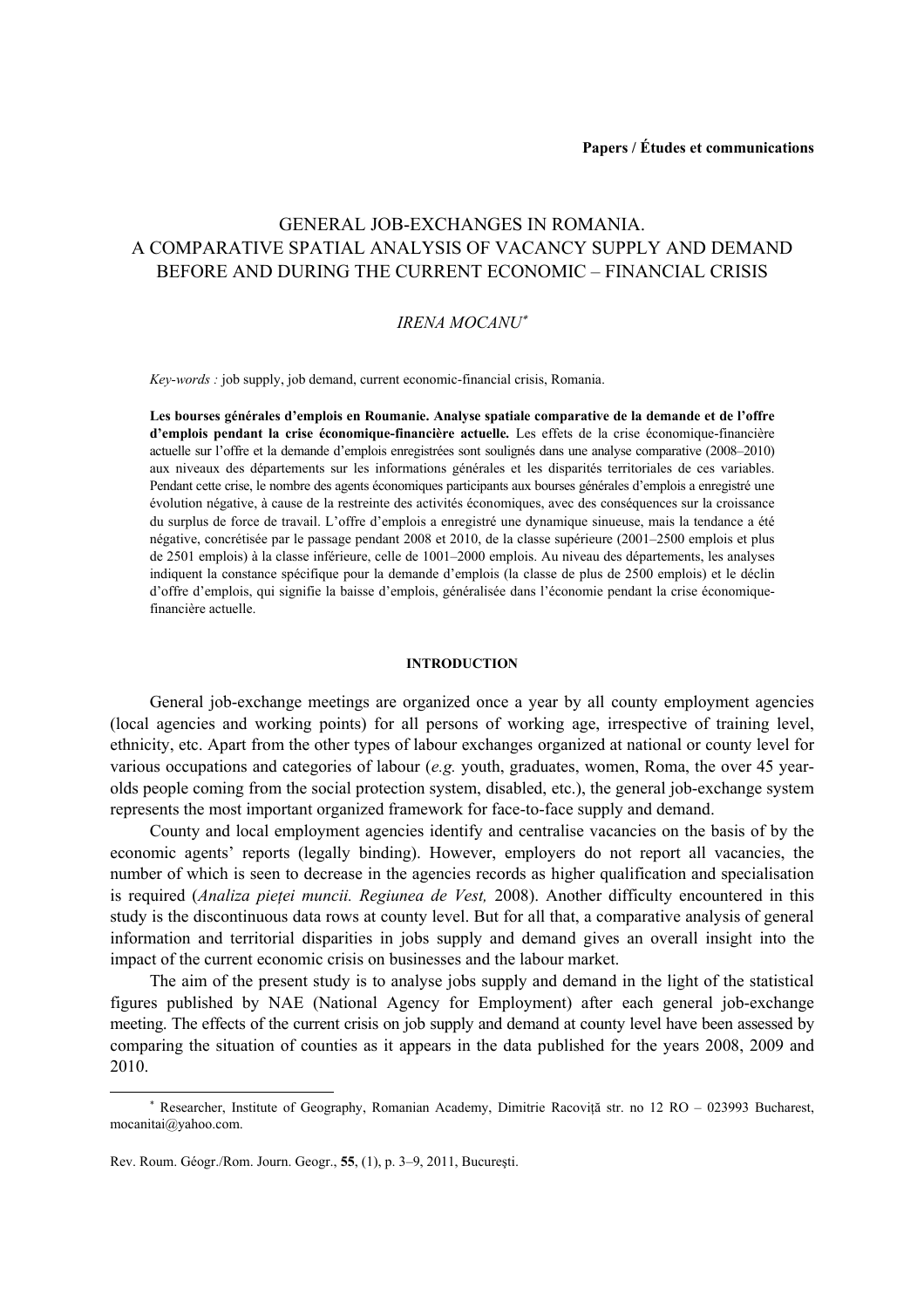| Irena Mocanu<br>. |  |
|-------------------|--|
|-------------------|--|

#### **TEMPORAL AND LOCAL LANDMARKS**

A general job-exchange took place in 134 localities on April 18, 2008, while in 2009 and 2010; a similar event was scheduled on the  $24<sup>th</sup>$  of April and, respectively  $23<sup>rd</sup>$  of April, when there were only 106 and 103 offers, respectively).

General job-exchanges are organized all over Romania, by all county agencies (inclusive of the Bucharest Municipality Agency for Employment) and in most local agencies subordinated to county agencies. In terms of territorial distribution, few rural working points have organized such meetings, basically only four (Bozovici – Caras-Severin County, Rodna – Bistrita-Năsăud County, Ilia –Hunedoara County, Valea Sării – Vrancea County) compared with 46 in urban working points. Among the counties that did organize general job-exchanges in urban working point would recall: Hunedoara (9 exchange points), Sibiu and Mures (each with 4 exchange points), Harghita, Timis, Ialomita and Clui (each with 3 exchange points), Caras-Severin, Suceava, Dâmbovita, Brăila and Vrancea (each with 2 urban localities). In the counties of Satu Mare, Bistriţa-Năsăud, Alba, Vâlcea, Olt, Argeş, Giurgiu and Galaţi there was only one urban working point. In the south-western counties (Mehedinți, Dolj and Gorj), in some southern counties (Teleroman and Călărași), in south-eastern ones (Constanta, Tulcea and Buzău) and in Braşov County, there were no general job-exchanges, with the exception of county agencies for employment and some local agencies for employment which undertook exchange actions.

As of 2008, the number of working points in town began decreasing sharply, from 44 to 21 in 2010. Outstanding among organizers were the counties of Timiş, Caraş-Severin, Cluj, Mureş and Sibiu (Fig. 1).



Fig. 1 – General job-exchange locations (*Source: information processed from www.anofm.ro*).

The reason behind this situation was the lower job-supply in the small towns and communes, where working points were in place, the reduced number of economic agents and their lower economic capacity; besides, the necessary work-force was more readily available locally than was the case in a middle town or a large city.

**The job supply** was made by the economic agents present at the meeting, but the onset of the current economic crisis suddenly diminished their number because of reduced activities, and the inevitable labour surplus. In 2008, 3,726 employers offered 54,038 jobs; in 2009, the number of prospective employers dropped by 41.9%, and although in 2010 this percentage rose by 17.9, yet it still was by 29.7% lowers than in 2008.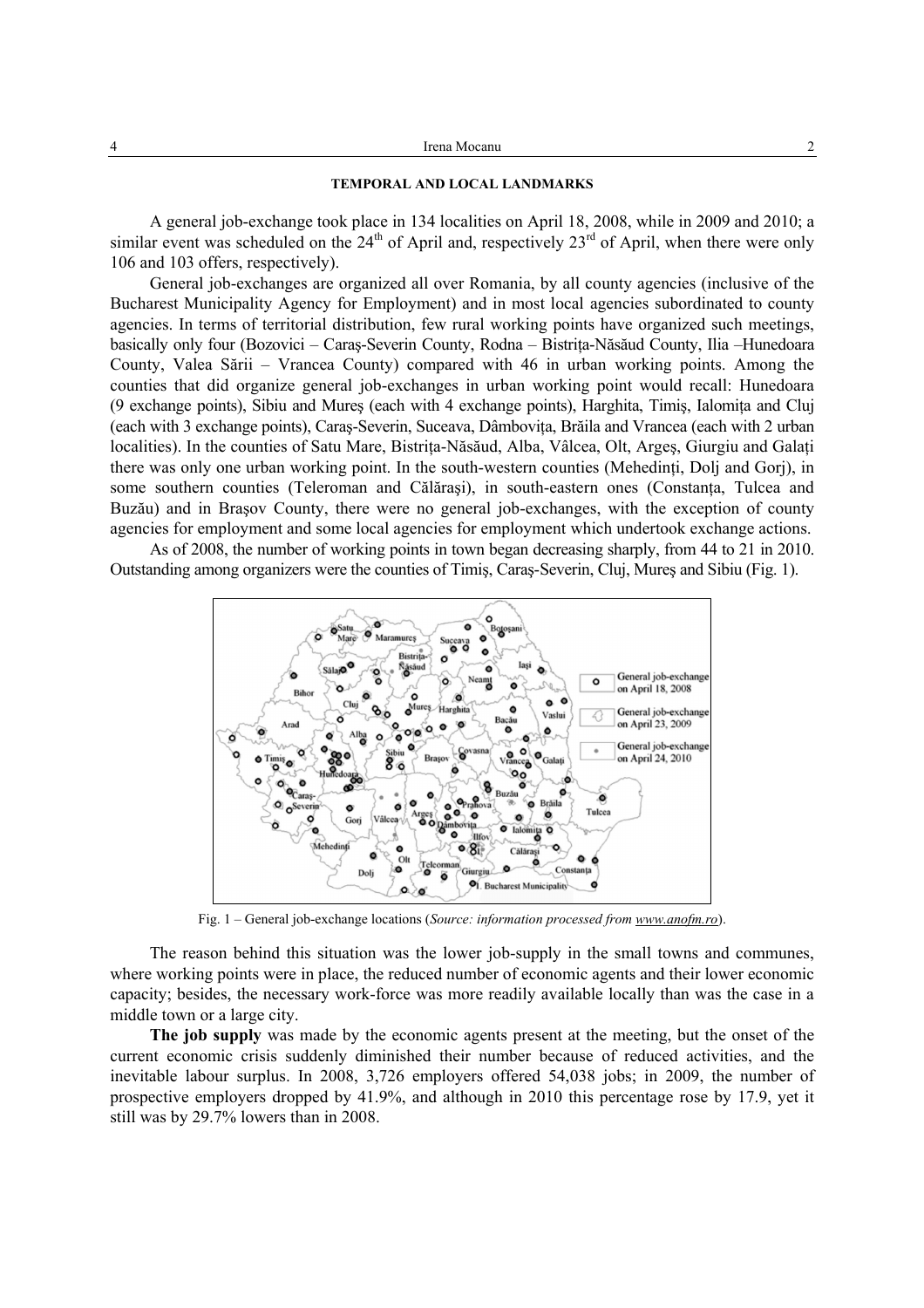While in the  $2<sup>nd</sup>$  trimester 2008, 43% of Romanian companies voiced employment intentions (Manpower Study on Labour Employment Prospects in the 2<sup>nd</sup> Trimester 2008<sup>1</sup>), their prognosis for the 3rd trimester 2010 was a slow-down in this respect, only 21% of employers expecting the situation to improve in the 4<sup>th</sup> trimester 2010 (*Manpower Study on Labour Employment Prospects in the 3<sup>rd</sup> Trimester 20102* )

The fact that the average number of jobs supplied by exchanges/participants employer has been decreasing (14.5% in 2008, 12.1% in 2009 and 11.6% at present) is quite relevant of the negative impact of the crisis on the economic milieu.

Speaking in quantitative terms, job supply showed a sinuous evolution over the three study years, with a downward trend during the economic crisis: 2008–2009 registered a 51.5% decrease followed by a slight increase (14%) between 2009 and 2010, yet the overall diminution was of 44% 2008–2009).

The National Agency for Employment published county only partial data and only for counties in which job supply crossed certain thresholds that varied by the year. Therefore, the job supply territorial distribution picture of at the general job-exchange meetings is incomplete. However, a supply decrease is noticeable from job classes of 2,001–2,500 to over 2,500 in 2008 to 1,001–2,000 in 2010 (Fig. 2).



(*Source: information processed from www.anofm.ro*)

Fig. 2 – The territorial distribution of most job supplies (referred only to over 1,000 jobs in 2008, over 800 in 2009 and over 1,000 in 2010).

In point of structure, the National Agency for Employment-published-data base reveals a distinct job supply by main economic branches, yet only those branches that have the highest employment record are listed, basically those branches that boast a good correlation between supply and demand, people being employed right away. According to our three-year findings, high on the list were agriculture and auxiliary services, retail trade and tourism, with an up going supply for 2008, 2009 and 2010 (double in the retail trade sector and by four-times higher in tourism). This situation suggests seasonal job supply of low-skilled or unskilled labour. It is interesting to note that despite the economic crisis and the authorities affirmed intention to reduce public sector personnel, yet 12% of the

<sup>&</sup>lt;sup>1</sup> Manpower Study on Labour Employment Prospects in the 2<sup>nd</sup> Trimester 2008 was achieved by interviewing a representative sample of 841 employers in Romania. 2 *Manpower Study on Labour Employment Prospects in the 3rd Trimester 2010* was achieved by interviewing a

representative sample of 751 employers in Romania.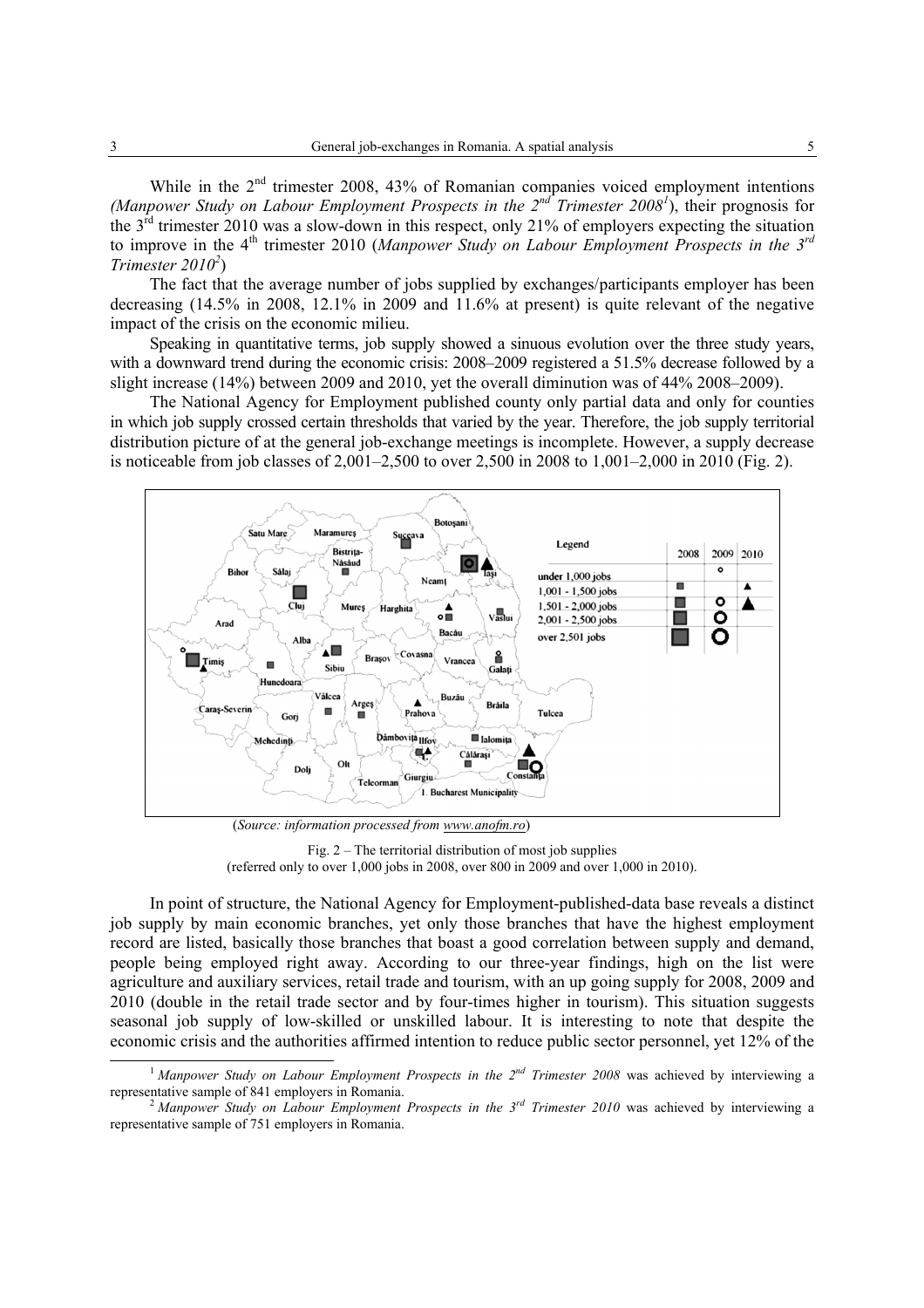job-seekers were employed on the spot just in the public administration. Reduced supply over the years was recorded in the food, wood processing and garments industries, sectors severely affected by crisis throughout the country (Fig. 3).



(*Source: information processed from www.anofm.ro*)



Employers from the agriculture, hunting, forestry and fishing sector were most optimistic in regard of job supply for the 3rd trimester 2010, stating an up to  $+21\%$  increase of the Net Employment Forecast<sup>3</sup> (NEF). Optimistic views held also the processing industry employers: NEF + 9%. Moderate job supply was anticipated also in the extractive industry  $(+ 6\% \text{ NEF})$ . Depleted employment possibilities were assumed by the representatives of four sectors (electrical power, gas and water, constructions, public administration, transport, storage and communications) who foresaw fewer jobs, especially in the first sector, the value advanced by them being – 10% (Source: *Manpower Study on Labour Employment Prospects in the 3rd Trimester 2010*).

**Job demand** is quantified by number of participants, steadily increasing by 29.7% between 2008 and 2010. As the crisis has become ever more acute, the distribution of participants in job exchanges over 2008–2009 was fairly uneven (12.8%) compared with 2009–2010 (19.3%), when the cumulated negative effects were being felt.

More demand and less supply is directly correlating with the dynamics of new business registrations in Romania. Looking at these registrations found in the trade registers after 1990 indicates similar evolutions between the country's economic regression in the late 1990s and the present crisis situation, basically by 52.3% fewer registrations in 1994 and 1995 followed by a fluctuating interval (55,663–63,787 registrations) and a positive dynamic begun in 2002; in 2007, that is before the present crisis hit, registrations went up to 144,728 only to decrease by 19.8% in 2009 (Fig. 4).

Simultaneously with a fall in the registrations of new economic agents, there was an explosion of crossings off in trade registers their number growing by 46.6% between September 2008 and December 2009 and soaring to 84% in the first half of 2010 (Source: *Operations in the Trade Central* 

 $\overline{\phantom{a}}$  $3$  Net Employment Forecast is obtained by the difference between the percentage of employers which anticipate a higher total employment volume and employers forecasting a fall in employment in their enterprise over the next trimestre (Manpower Study on Labour Employment Prospects in the  $3^{rd}$  Trimester 2010).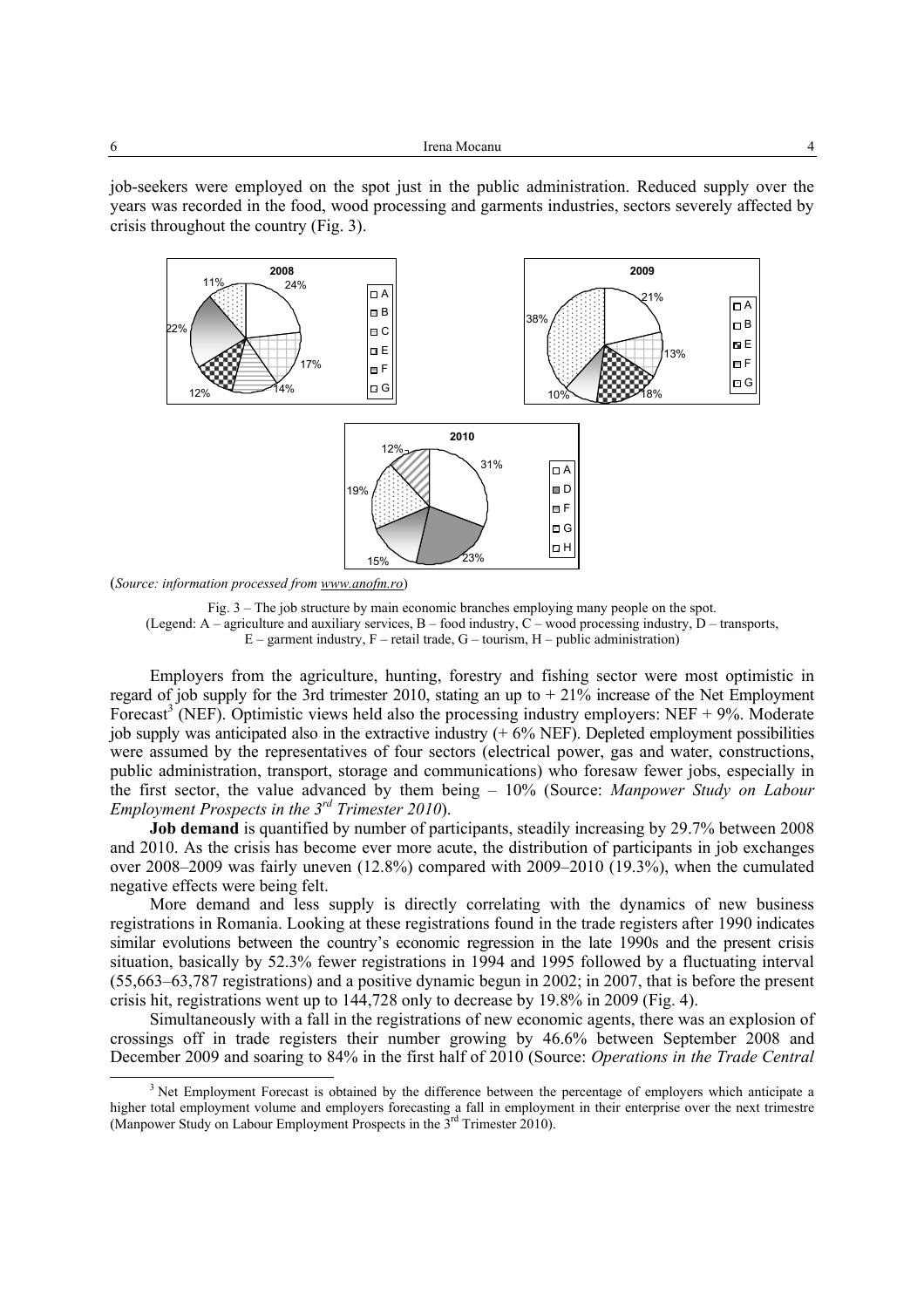*Register. Statistical synthesis of data in the Trade Central Register on December 31, 2007, December 31, 2008, December 31, 2009 and June 30, 2010 – provisional data*). It is obvious that the job supply diminished considerably, while demand was on the increase.



(*Source*: *Operations in the Trade Central Register. Statistical synthesis of data in the Trade Central Register on June 30, 2010 – provisional data*)



Job-demand was unequally distributed at county level, with Bucharest Municipality heading the table (6,429 participants in 2008; 3,350 in 2009 and 4,000 in 2010) in the north-east, east and southeast counties (Suceava, Iaşi, Bacău, Vaslui, Galaţi and Constanţa), in western counties (Timiş and Hunedoara) and in the central and southern parts of the country (Braşov; Vâlcea, Olt and Argeş).

Likewise for the supply, statistical data rows on demand are incomplete, and yet values continue to be elevated (over 2,500 employment demands) (Fig. 5). This being the result of a deficit of workplaces at the general job-exchanges after the current crisis has set in.



 *(Source: information processed from www.anofm.ro)* 

Fig. 5 – The territorial distribution of most job demands (referred only to over 1,000 jobs in 2008, 2009 and over 1,500 in 2010).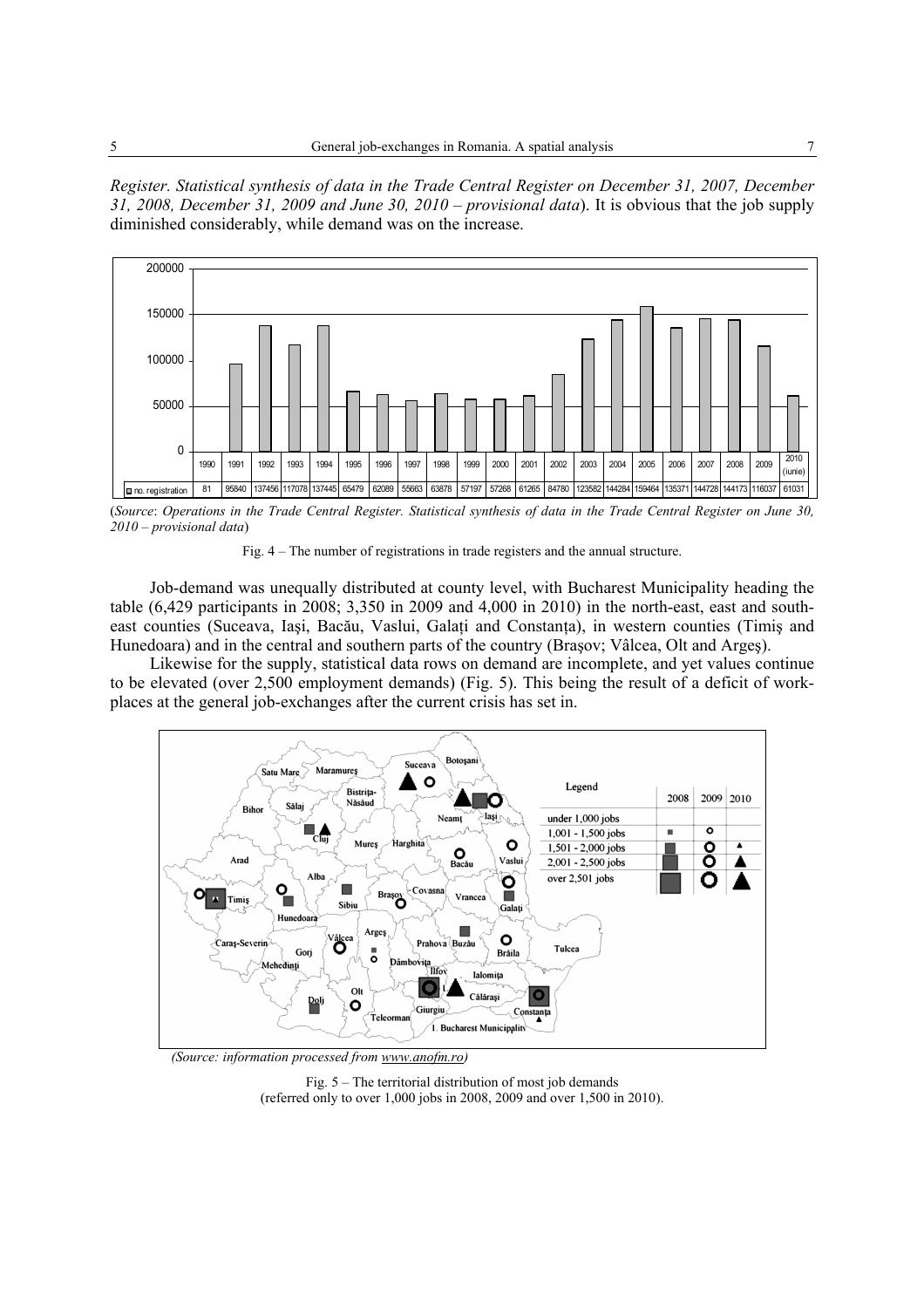| Irena Mocanu |  |
|--------------|--|
| .            |  |

## **THE JOB SUPPLY – DEMAND RELATION**

In 2008, the general job-exchange supply topped demand (by 43,046 places). The job supply in excess to demand was characteristic of all the job-exchanges held before the onset of the present crisis. Beginning with the April 2009 meeting, the effects of the crisis situation started being felt acutely, fact that was seen in the shortage of job supply compared to demand, that is 26,259 jobs to 46,982 solicitants. With the crisis going on and unemployment rising, demand was increasing, too, (58,206 – 19.3% participants in the exchange of April 2010). In 2010, job supply increased by 14%, yet still lagging behind demand, the difference between the two growing (in absolute values: the 2009 and 2010 job deficits were 20,723 to 27,683, respectively).

#### **RESULTS**

The number of participants selected for employment was steadily rising, from 18,579 in the 2008 general job-exchange, to 24,941 in 2010. However, referred to the total number of job-seekers through the exchange system, results appear to be lower in 2010 than in 2008. The proportion of people selected for employment and of those employed on the spot per total participants in job-exchange was decreasing from 2008 to 2009, slightly reaching the 2008 value in 2010. However, a decreasing trend throughout the interval is obvious.

The main economic branches employing most people right away were agriculture and auxiliary services (increased supply), the food industry (relatively constant supply), constructions (increased supply in 2008–2009), retail trade (a twofold increase between 2008 and 2010), tourism (a four-time increase over the three years studied) and public administration.

#### **CONCLUSIONS**

General job-exchanges are being organized on an annual basis by all county agencies for employment, and partly by local agencies and working points (only in 50 working points, which are one-third of the existing ones) subordinated to the local agencies.

The number of employers present in the general job-exchanges dropped suddenly as the current economic crisis set in, because activities slowing down, there was labour surplus. The evolution of job supply over 2008–2010 was rather sinuous, notably decreasing, with supply in the 2008 job-exchange standing in the 2,001–2,500 class and over 2,501, job and falling to only 1,001–2,000 jobs in 2010.

From 2008 to 2010 there was a steady 29.7% rise in the number of participants. High values were being maintained at county level in the over 2,500 job-demand classes.

Reduced job supply and increasing demand are correlating with the numerical involution of firms founded in the trade registers and the upsurge of crossed out companies.

**ACKNOWLEDGMENTS :**The present work has been supported by the Romanian Academy/Institute of Geography, Project no. III.3.2/2010.

## **BIBILOGRAPHY**

\*\*\* (2005), *Liniile directoare integrate pentru dezvoltare şi locuri de muncă (2005-2008),* http://www.mmuncii.ro.

- \*\*\* (2005), *Strategia pe termen scurt și mediu pentru formare profesională continuă, 2005 2010*, Guvernul României, HG. nr. 875/28.07.2005, MO. nr. 747/17.08.2005, http://portal.mmssf.ro.
- \*\*\* (2008), *Analiza pieţei muncii. Regiunea de Vest*, Consorţiul Regional Vest, Agenţia Judeţeană pentru Ocuparea Forţei de Muncă, http://www.arad.anofm.ro.